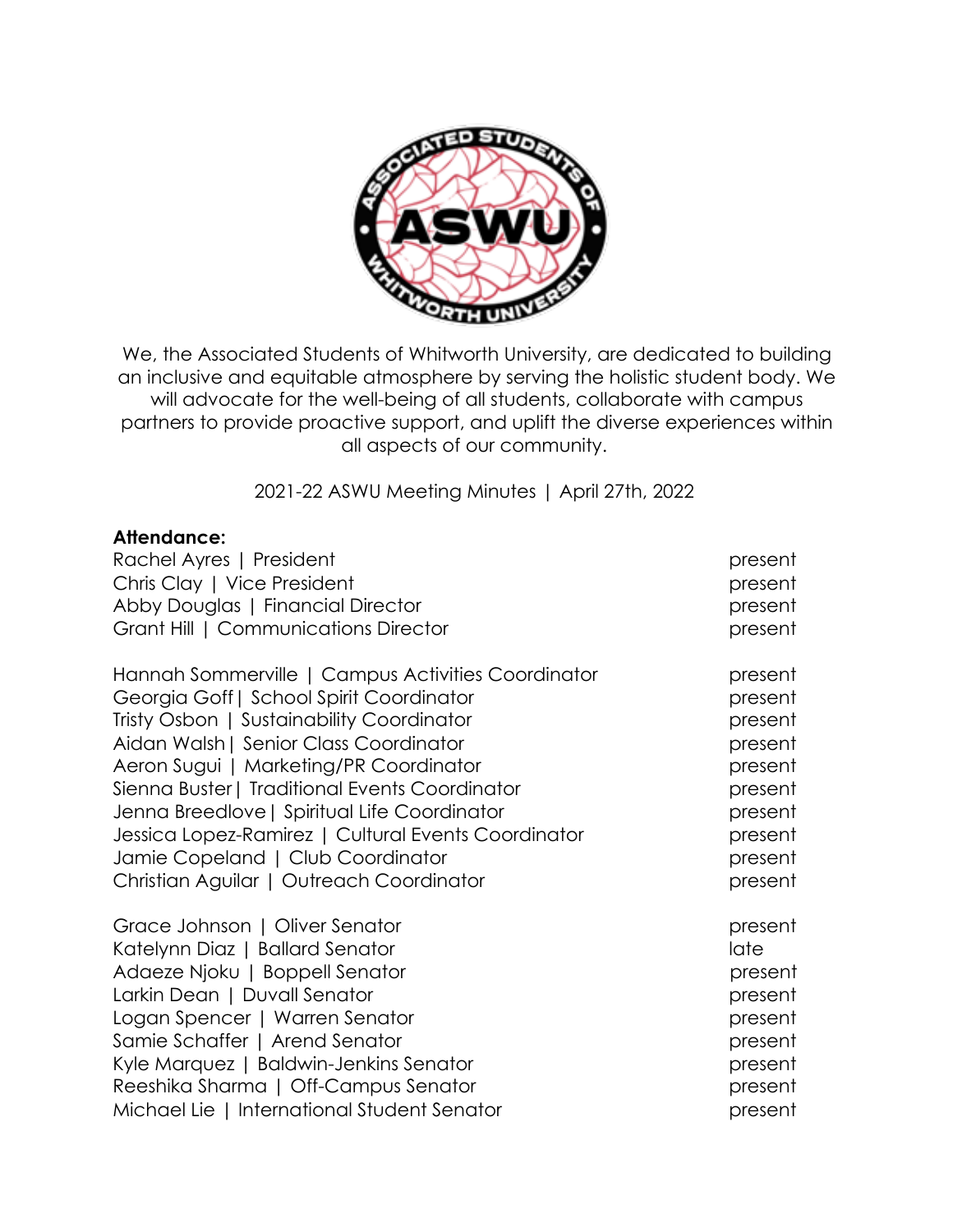Payton Wyatt | Neighborhood Senator **present** present Gavin Kane | McMillan Senator present present

Munya Fashu-Kanu | Off Campus Rep present present Marie Fenske | Off Campus Rep present Courtney Cossette | Off Campus Rep present Jamie Furr | Off Campus Rep present present Makayla Pugmire | Off Campus Rep present present Michelle Lie | Incoming Student Rep absent Elisa Vigil | Incoming Student Rep present present Hannah Loesch | Village Rep present present present

Meeting brought to order at 1702.

Rachel: Special welcome to Gavin for representing McMillan for the rest of the year.

 $\_$  , and the set of the set of the set of the set of the set of the set of the set of the set of the set of the set of the set of the set of the set of the set of the set of the set of the set of the set of the set of th

\_\_\_\_\_\_\_\_\_\_\_\_\_\_\_\_\_\_\_\_\_\_\_\_\_\_\_\_\_\_\_\_\_\_\_\_\_\_\_\_\_\_\_\_\_\_\_\_\_\_\_\_\_\_\_\_\_\_\_\_\_\_\_\_\_\_\_\_\_\_\_\_\_\_\_\_\_

Mission statement read by Makayla.

#### *Motion to Approve Minutes*

Moved by Larkin, Seconded by Jamie F

Discussion: None

In favor: 14 | Opposed: 0 | Abstaining 0 Motion passes

### **Club Coordinator Updates**

Jamie C: Today we have Band of Whitworth Pirates for club updates.

- Band of Whitworth Pirates

Christopher: My name is Chris, and my current contact is that email on the screen. In terms of the club, we have performed at most if not all football and basketball games. We have the opportunity to perform at a parade in downtown which will be very fun. Some upcoming events we have are that we are approved to perform at Springfest. That's all.

 $\_$  , and the set of the set of the set of the set of the set of the set of the set of the set of the set of the set of the set of the set of the set of the set of the set of the set of the set of the set of the set of th

Jamie C: Any questions?

Georgia: What parade?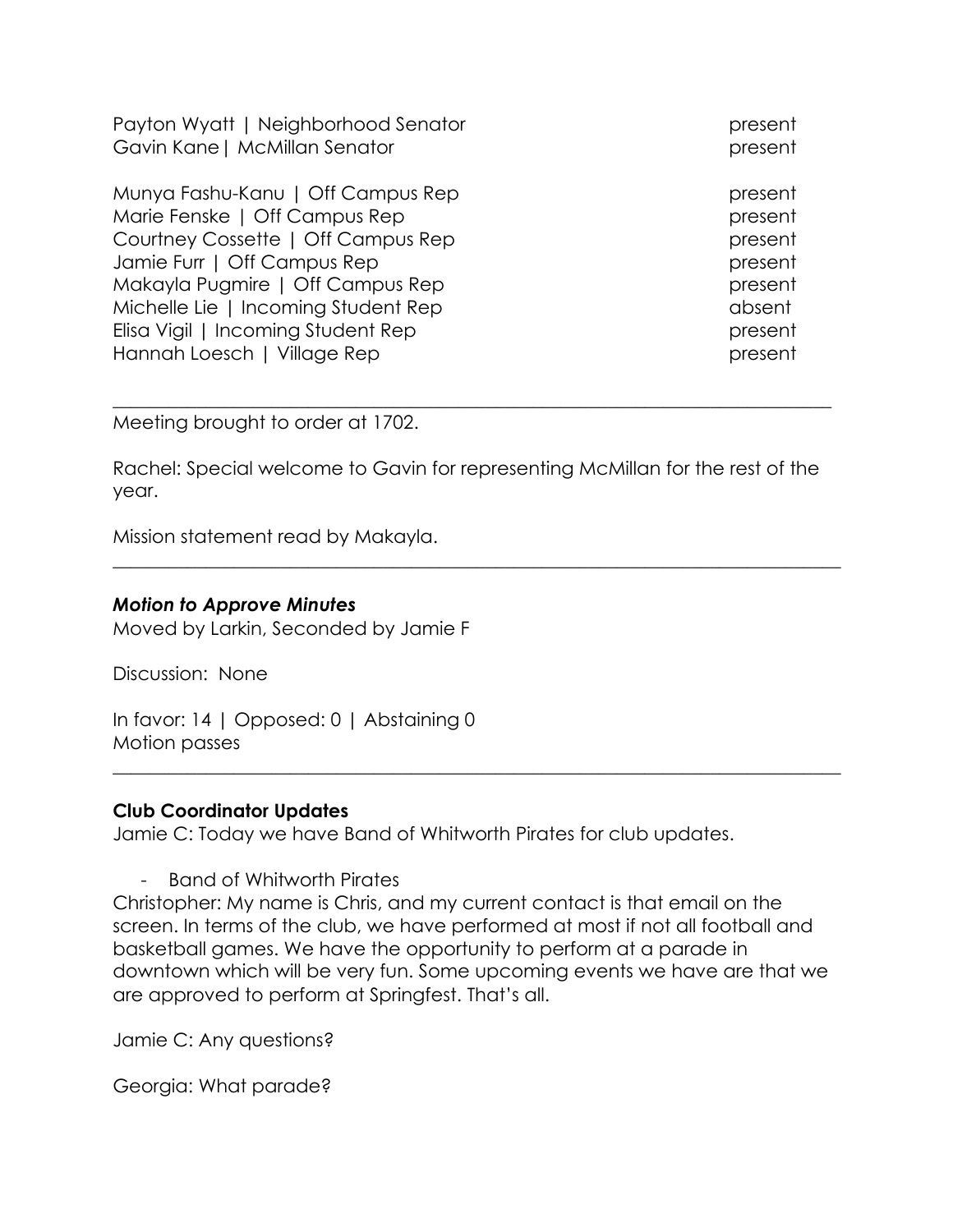Chris: The friendly sons of St. Patrick. We were the only one performing with the exception of one bagpipe who played.

Georgia: Good for y'all.

Makayla: How many members do you have and how do you recruit for next year?

Chris: We have a list of 16 people in the bands and 10 of them are active. We have proper instrumentation which is good. We have been tabling and had a lot of verbal communication with students in the music program.

Jamie C: If students were interested in getting involved how would they do that and what level of musical knowledge do they need to have?

Chris: If you have any experience on classical advanced instruments, not strings or piano, that is preferred. If you have any experience and all levels are welcome. We are open to everyone.

Georgia: Is there anything you want to see ASWU do that we aren't doing already for support?

Chris: More publicity. With COVID shutting us down, we were not out there much. Not many people know of us. Our numbers have dwindled over the past two years.

Logan: Would you be willing to work with cheer or athletics in organizing things?

Chris: We are in contact with Tim, he is our advisor. We've tried some communication with cheer before and we marched with cheer at the parade.

Dezy: If I don't play an instrument but I am interested, can people come watch practices or when you function?

Chris: That's interesting. A great way to see us perform is during basketball and football games. In terms of rehearsal, you are welcome to come watch.

\_\_\_\_\_\_\_\_\_\_\_\_\_\_\_\_\_\_\_\_\_\_\_\_\_\_\_\_\_\_\_\_\_\_\_\_\_\_\_\_\_\_\_\_\_\_\_\_\_\_\_\_\_\_\_\_\_\_\_\_\_\_\_\_\_\_\_\_\_\_\_\_\_\_\_\_\_\_

Jamie C: If you have any questions, his email is on the screen.

### **Financial Director Updates**

Capital: \$19,090 Unallocated: \$12,154.60 Travel: \$4,290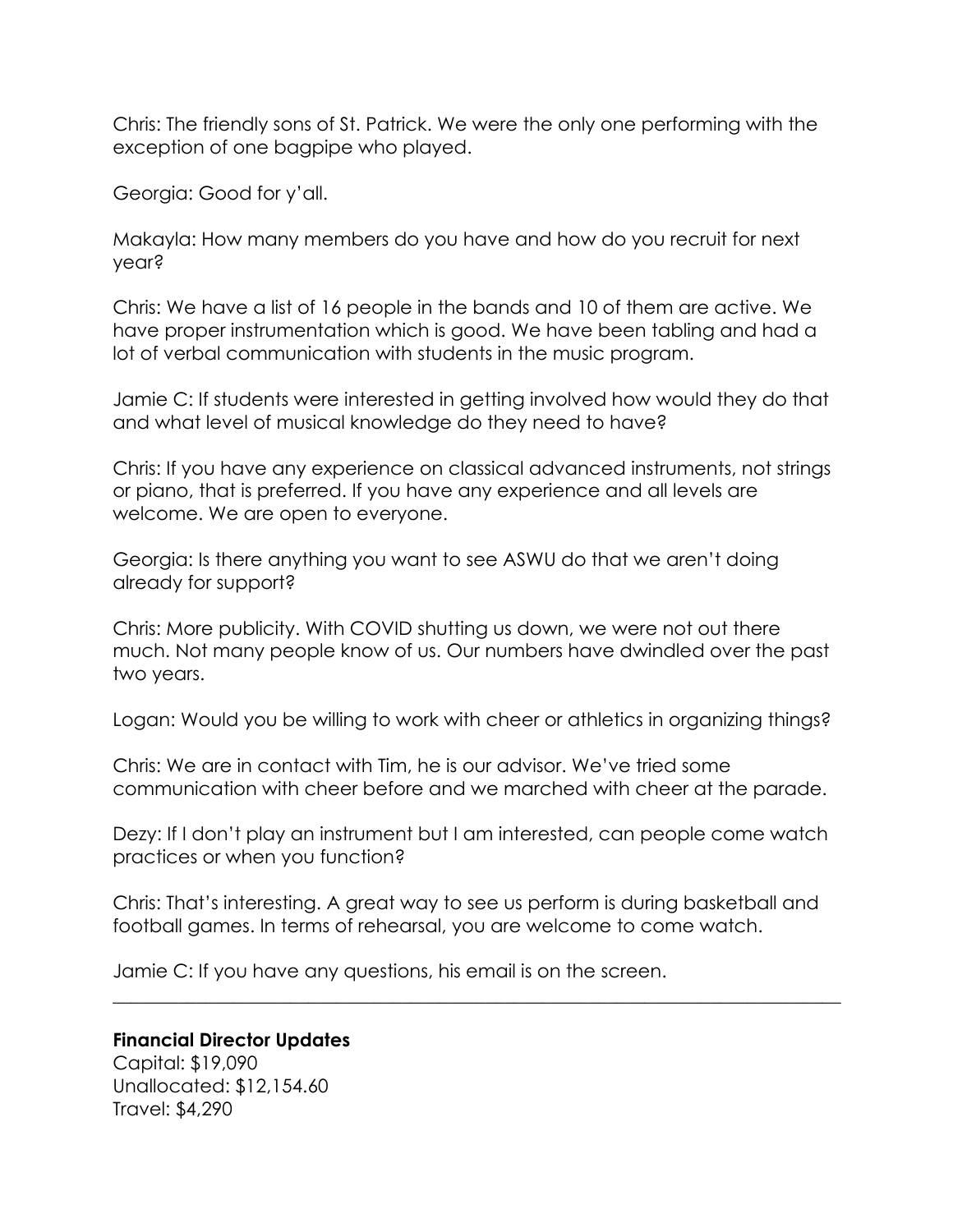# - BOT Finance Committee Update

Abby: I went to the BOT finance administration meeting. They talked about the classic tuition and room and board fees going up. They talked about the new Health Science building, HUB renovations, and upgrading Arend's HVAC and dorm repair. One thing that wasn't a big deal but was mentioned and was interesting is that the new blue lights are paid for and coming but shipping is delayed. They are working as they expand in big proposals with buildings and incorporating more lights to come. It's on people's brains. Hard work pays off. It was standard stuff at the meeting for a fun 3 hours.

# - 2022-2023 FSOPs Breakdown

Abby: Budget committee was this past week, and we revamped the FSOPs which are the rules that all the budget has to abide by, and we took a closer look and edited and enveloped the budget for next year. We are not voting this week, but I am proactively giving a run down to look at it so if you have questions for next week, you have a background. Take some time to look it over and read things. I bolded the main changes in the FSOPs. (Referencing document) This was the same wording, and it was unorganized, so I moved that into this category to make sense. We have capital, unallocated, and travel budgets right now and we are deciding as a committee to get rid of the travel budget and it didn't make sense and so we want to do away with the travel fund but put travel regulations with the budget into the unallocated rules. To summarize the rest, we capped the amount students can get for travel so they cannot ask for \$2000. We also are requiring a friendly amendment for people to communicate their experience to the community and it's in the FSOPs now that they have to present at ASWU meetings about their trip. Presentations should have highlights and highlight their learning experiences. Club sports is exempt. We changed the wording because it was confusing so now the wording is easier to conceptualize and we clarified things. Next is another wording thing. We are clarifying the \$600 rule for requisitions in place. It is all fairly straight forward with some reorganizing, and we will be voting on it. I am happy to answer questions via email the next week. Grant will send it out over email.

# - 2022-2023 Budget Presentation

Abby: You might proactively be like, hey where are bus passes? As a reminder, the bus pass program is now with other people on campus and the expense is restructured and built-in budgets elsewhere. If someone asks, tell them so there is no confusion. (References document) The first part is for the clubs and the amount we granted. Anything we vote on is under the "amount approved for 2022-2023". Next is salaries. All your salaries are up here. Communication director got moved to 17 hours with other executive positions. Club coordinator went up as well. Off campus reps went down to 4 positions. Those are the big changes. Neighborhoods also went down to a rep. This is Laurie's stuff so printing, office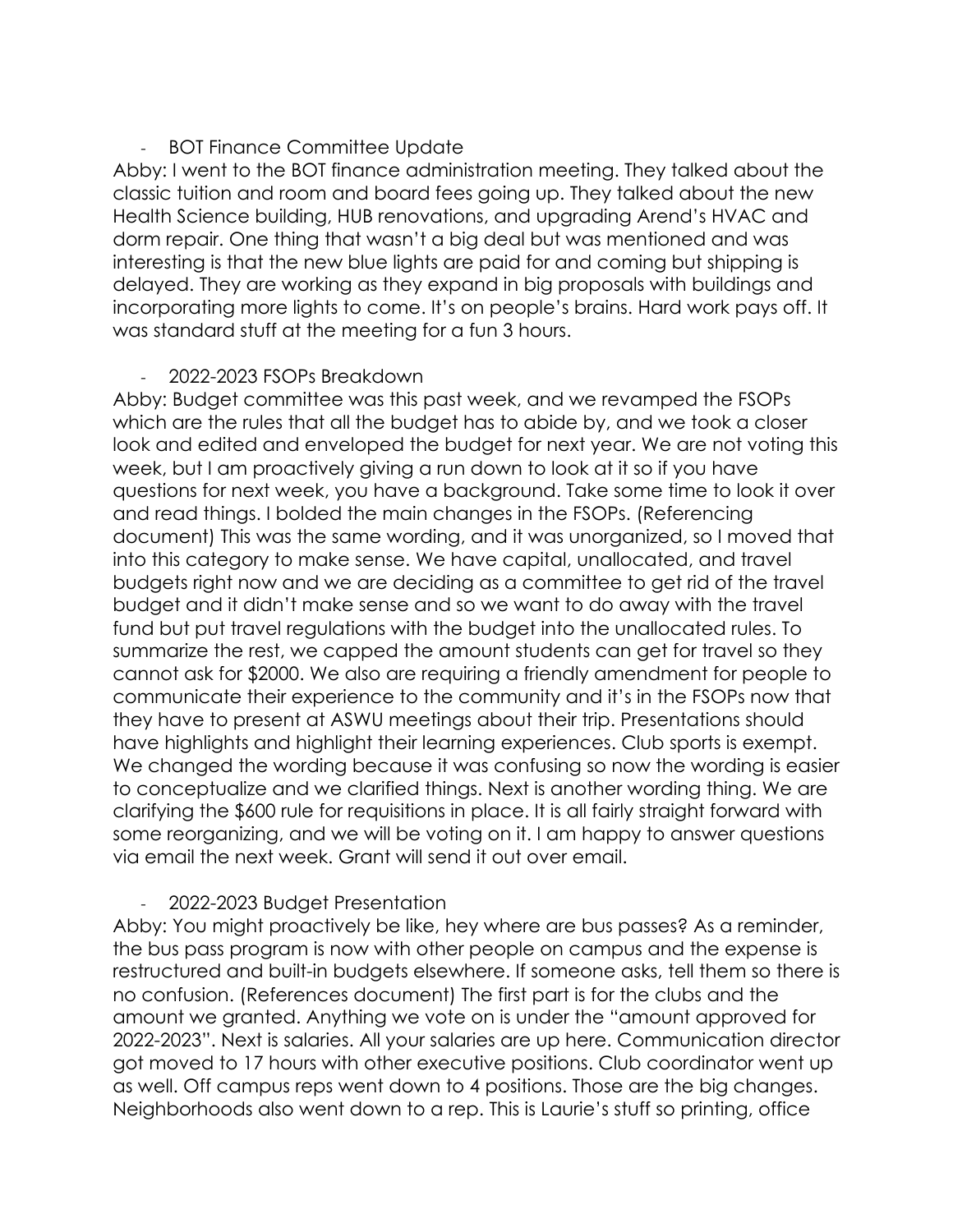supplies, and other expenses. She will answer questions if you have them. Coordinator budgets were restructured a bit. We restructured campus activities and traditional events. They have the same amounts combined but casino night changed to a traditional event, so we restructured around that. Jamie wanted a 30-dollar increase to her budget. There is 4 dollars a person in the halls for senators. Student media and programs funding is here. Are there questions I can answer? Capital, unallocated, and travel are set, and the amounts are sufficient for next year. That is a brief overview of the budget. Any questions off the dome to clarify?

Jason: I have a couple quick things. I am excited that we are able to give programs in the past more money than we have been able to. It was a big goal of ours and partially why we cut some positions for next year so that we can support our colleagues. You'll see the numbers are not what they requested but it is more than last year. As far as the decision to move back to 4 off campus reps, the only year we've had 5 was this year. We are balancing out representation numbers but 5 ended up being too much of a team to handle. Going back to 4 is more efficient and still does not take away too much representation.

Abby: Like I said, we are voting on the FSOPs and budget next week. My office hours are on my door so you can see when I am available. You can ask me questions about line items via email.

Makayla: Does the budget include the interest from Beyond the Pines?

Rachel: No that is not approved yet.

Abby: Yeah, send me an email to chat about details.

Christian: I don't know if this is helpful but maybe the people on budget committee could raise their hands so you know who can answer questions if Abby is busy. Decisions were made collectively.

Abby: All these have consensus approval from budget committee.

# **President Updates:**

- Beyond the Pines Vote

Rachel: Last week the student media group Beyond the Pines asked to be adopted into the ASWU organization. We are going through the voting process and discussion time. Beyond the Pines is a PR agency on campus similar to the

 $\_$  , and the set of the set of the set of the set of the set of the set of the set of the set of the set of the set of the set of the set of the set of the set of the set of the set of the set of the set of the set of th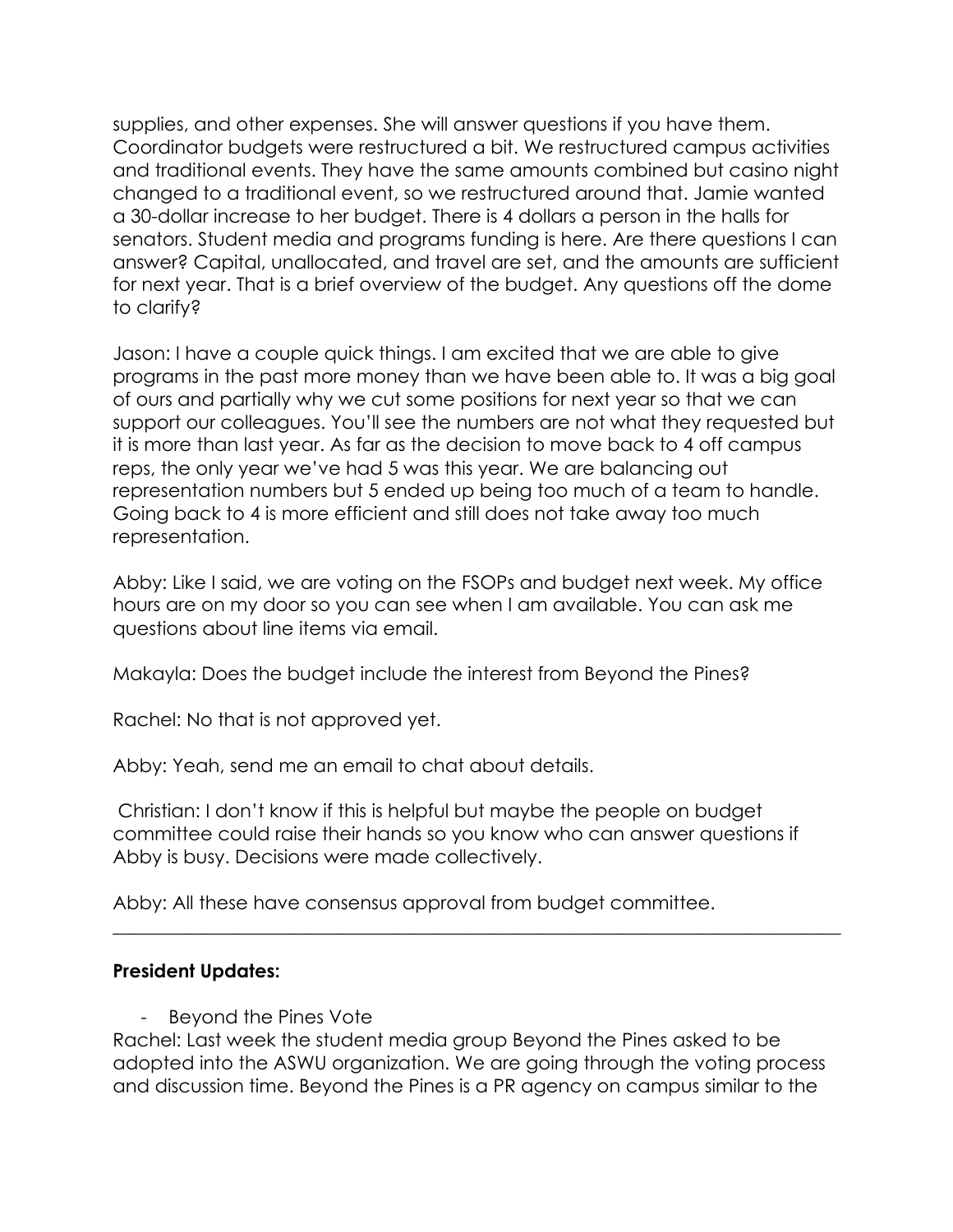Whitworthian, Whit FM, and yearbook. Beyond the Pines wants to be under the umbrella of ASWU.

### *Motion to Add Beyond the Pines to ASWU Media Operations*

Moved by Makayla, Seconded by Kyle

Discussion:

Georgia: Just as a reminder for folks, can you explain the difference with Beyond the Pines and other media?

Rachel: Whitworthian is for news, yearbook is yearbook, Whit FM is our radio and beyond the pines is the PR agency. It is mostly marketing and communication work, they do stuff on campus like helping the business club design a website. The idea is they can give often needed skills for free and learn how to do them. They work with community non-profits as well.

Jenna: Remind us how this affects the budget next year?

Rachel: This is not something we have done before. Considering the budget is proposed, we are not changing it. Next fall when beyond the pines is on the books, they would go through like clubs and get \$300 to start as an initial requisition like anything else.

Makayla: Is that a similar process that yearbook and Whit FM goes through to requisition or is it something where we approve this and then down the line, they can change funding or get approved differently?

Rachel: If another student media did that yes, it has never been done yet though.

Jason: 3 years ago we made the change. Originally all media were part of the ASWU. They were supposed to attend meetings and training and everything. The decision was made with advisors and people managing it at the time that it was a conflict of interest for the Whitworthian and other medias. How could they write about things in ASWU unbiased if they were a part of it, so we struggled with that. Decisions were made that they would not be direct members of ASWU, but we still fund them, and they are under our umbrella. It is the same idea with beyond the pines, they stay under the umbrella which means they can participate in club fairs and other events. One thing they talked about is people don't know who they are, and they want to get their name out and attract new members beyond the communication department. Could they in future request for salaries? Yes, but that's for future ASWU to decide.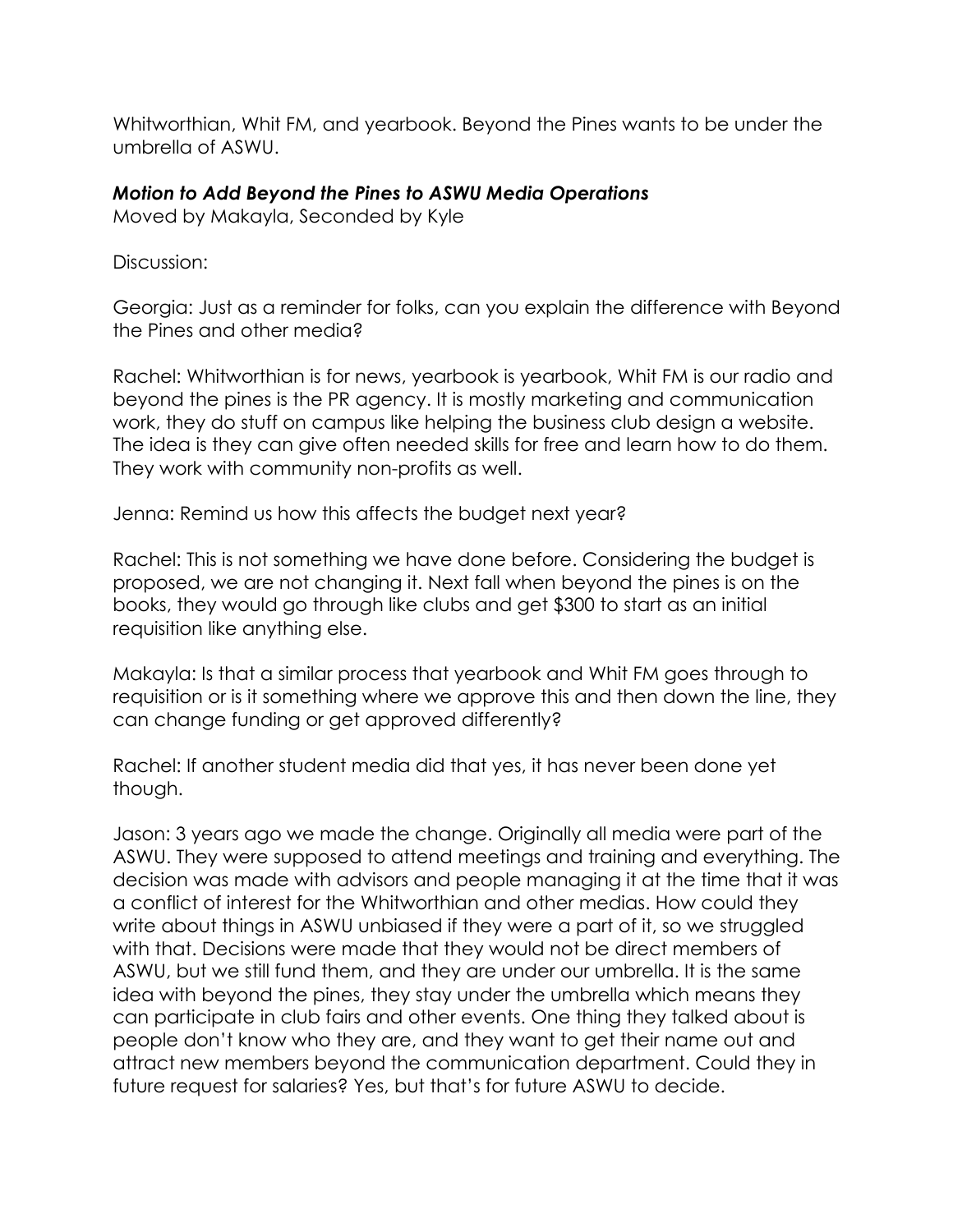Christian: Will their location in Lindeman be remaining there?

Rachel: It is not a physical space, just a classroom. There is no location switching.

In favor: 17 | Opposed: 0 | Abstaining 0 Motion passes

# - BOT Meeting Updates

Rachel: Last week the Board of Trustees was here in town. You may have heard or talked with them. A couple people went and sat in on meetings. We heard from Abby and now for the rest. Just give a quick rundown of what happened. It is Aeron, Grace, Tristy, then me. Just a recap of the meeting.

Aeron: I went to the BOT institutional advancement meeting. The first topic was the fundraising report. For the fiscal year of 2022 as of March 31, the school got a revenue of \$8,900,130 which is 74% of the goal total. Methods of giving included online donations, direct mail, and phone too. Whitworth scholarship funds gifts and as of March 31st the total was \$964,269. This is 66.5% of the goal total. The goal is \$1,450,000. Updates include the team is almost fully staffed. Someone is hired for the office of university events taking place of Michelle Drennan who left last year. They talked about the planning of the presidential inauguration and regional rollouts. There were concerns about technology challenges and licensing in the future. The office of church engagement is presenting in a meeting about core program grant initiatives and presidential transition with Nancy Hines, as well as marking communication, the inauguration on October 14th and the BOT in the fall. Dale Hammond talked about regional event opportunities.

Grace: I was at the BOT Academic Affairs Meeting, and it went really well. I learned about a lot of major/minor changes, professors and staffed being hired, how masking updates have been going well, how mental health struggle trends have been increasing immensely, zoom dependency is a factor now, School of Ed has exciting updates, ROTC updates, and total enrollment as well as most popular majors and minors. Total enrollment is down from 2836 to 2727. Most popular majors are health science, business, and education. First to second semester retention is down, and student life and academic affairs will be partnering to battle students feeling like they do not belong. They also talked about the LGBTQ+ being put into the anti-discrimination policy by this time next year. If you'd like any more specifics, let me know and I can talk to you more about them.

Tristy: I went to the master plan and buildings meeting. One thing they talked about was buildings on campus and future plans for expansion. The main things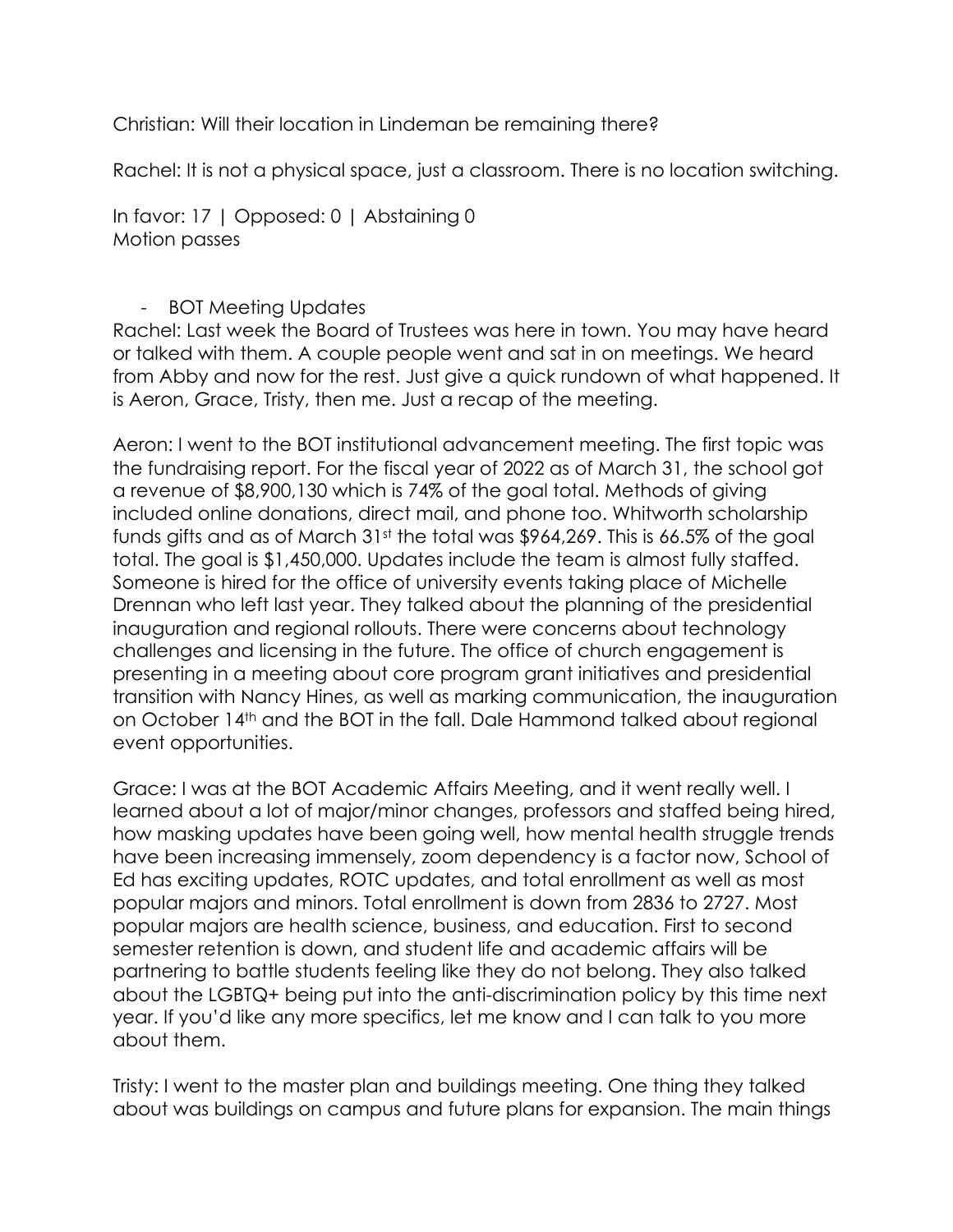were tech on campus and how Whitworth tech is struggling with not many members on staff. They are hiring someone. They also talked about new buildings like the physics and engineering building in the parking lot next to BJ. It would create lab spaces and community spaces for majors to grow. Kamesh is excited about that. They talked about the enrollment being down. They want a baseline of students and for it to be obtainable to keep a certain amount each year. The biggest way to grow is through grad programs with the new heath science buildings. They want to build grad housing on campus maybe next year on Lola Lane. There is some controversy over that.

#### Grace: Where is the housing?

Tristy: Lola Lane is across from the pines. It would take out the neighborhood houses and Kipos garden there. In the plan they didn't account for any of that and where it would be moved. We should continue talking about it. The EAC will be involved with this, and it is vital for students so if you have questions let me know.

Rachel: I went to the student services meeting. I presented and talked about our great work. Well done everyone. You were on a photo on the PowerPoint. Enrollment is down for next year. Admission is working hard but it is not looking great for graduate, undergraduate, and continuing studies school. The goals are not quite there. Rhosetta Rhodes was talking about the belonging retreat and implementing it in the fall with freshman and having a vocation and calling retreat for sophomores soon. The goal is to keep students at Whitworth and retention through belonging. Roberta talked about the listening sessions with members of the cabinets talking to students who represent minorities and hearing their experiences and how Whitworth can represent them better. Those were the main takeaways. Any last questions for BOT week meetings?

Annaclare: Was there any conversations about enrollment being down and what the implications are?

Rachel: Good question. In the meeting they said we need more people and creative ways to recruit.

Makayla: Tristy, did they have dialogue about what they wanted to do or just that they plan on doing it but no solid plan for the communities affected.

Tristy: They skirted questions about Emmaus, but they would probably put it in other neighborhood houses. I asked about the garden directly and they said they had thought about it, and I started pressing more and I think they haven't really thought about it. There is little viable space on campus for one and they are trying to put it in the back 40 but there is no water access. They don't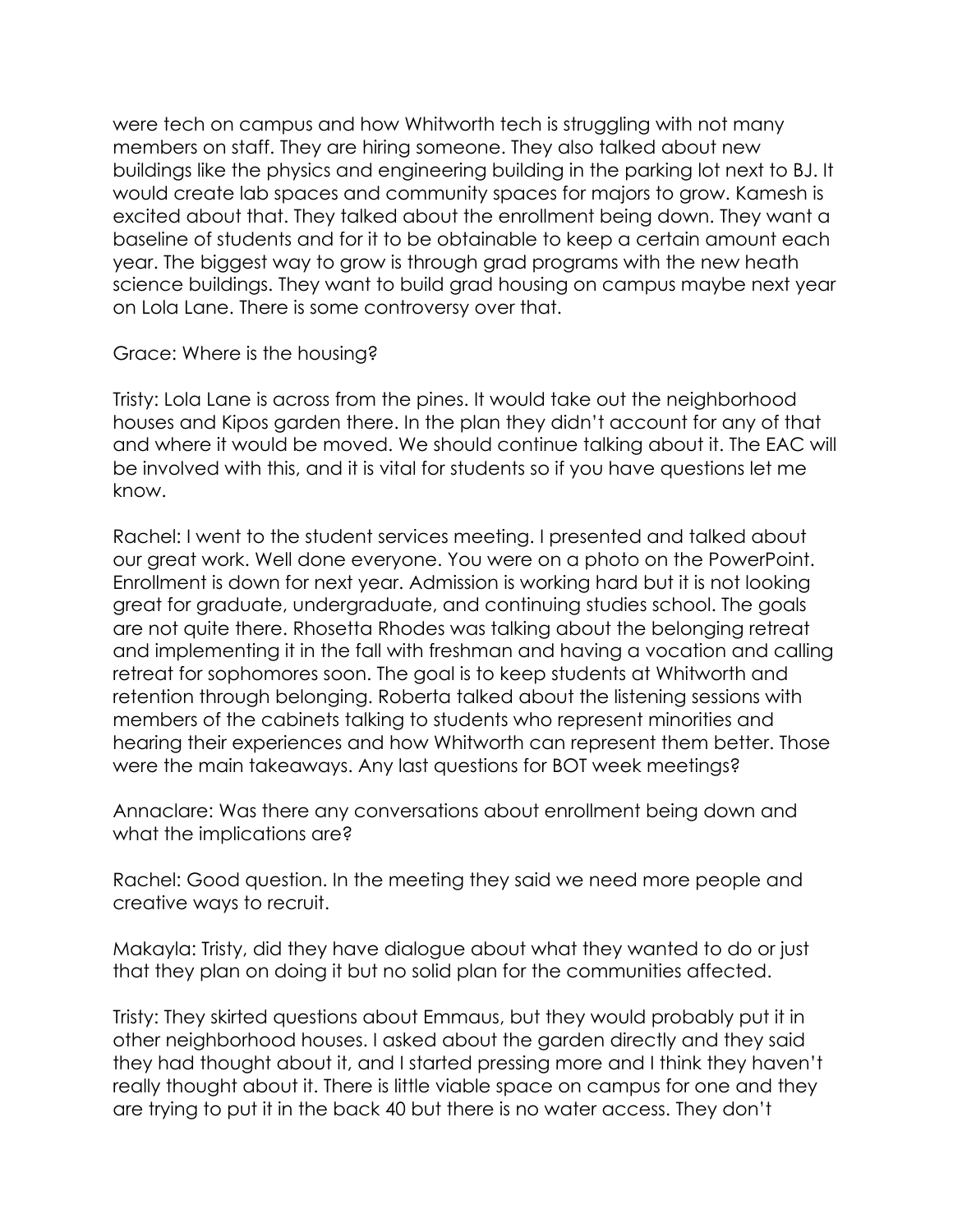understand the needs of it. They are removed from the garden and the communities it serves. I want to continue this conversation and get other students involved more.

Abby: At the finance committee they said things are not set in stone. They are working with a company who could potentially do it with them, but there is a long list of things to happen before the buildings would go up. Realistically I don't know if it's 3 or more years out.

Tristy: They seemed very optimistic in my meeting and were saying break ground in 2023.

Abby: I don't think that's happening with enrollment and things. Enrollment equals money so if it's down then nothing will happen.

Tristy: There was also a conversation with professors in the health science department about the cohort of master's students getting space for them and talk about a quiet space close to campus us not super viable.

Jason: I spoke with Larry Probus and the idea in the fall is to talk with departments about the future.

Georgia: If the garden was to move, could you imagine a location for it to move to?

Tristy: I don't know. Chris Eichorst says there is space on college road, but trees would have to be cut down. Also maybe behind security where it was before but it is small and there no shed. Hopefully if it happened it could be more visible which is the only positive, I could see.

- End of Year Celebration

Rachel: For current ASWU members on payroll right now, we are having an end of the year celebration so mark your calendars. It is May 13<sup>th</sup> which is Friday the 13<sup>th</sup> from 5:30-7pm at Jason's house. More details to come, mark your calendars.

 $\_$  , and the set of the set of the set of the set of the set of the set of the set of the set of the set of the set of the set of the set of the set of the set of the set of the set of the set of the set of the set of th

# **Vice President Updates:**

- Constituency Reports

Chris: Senators make sure you are preparing for constituency reports. Reach out to constituents and see how ASWU supported this year and what we can do better.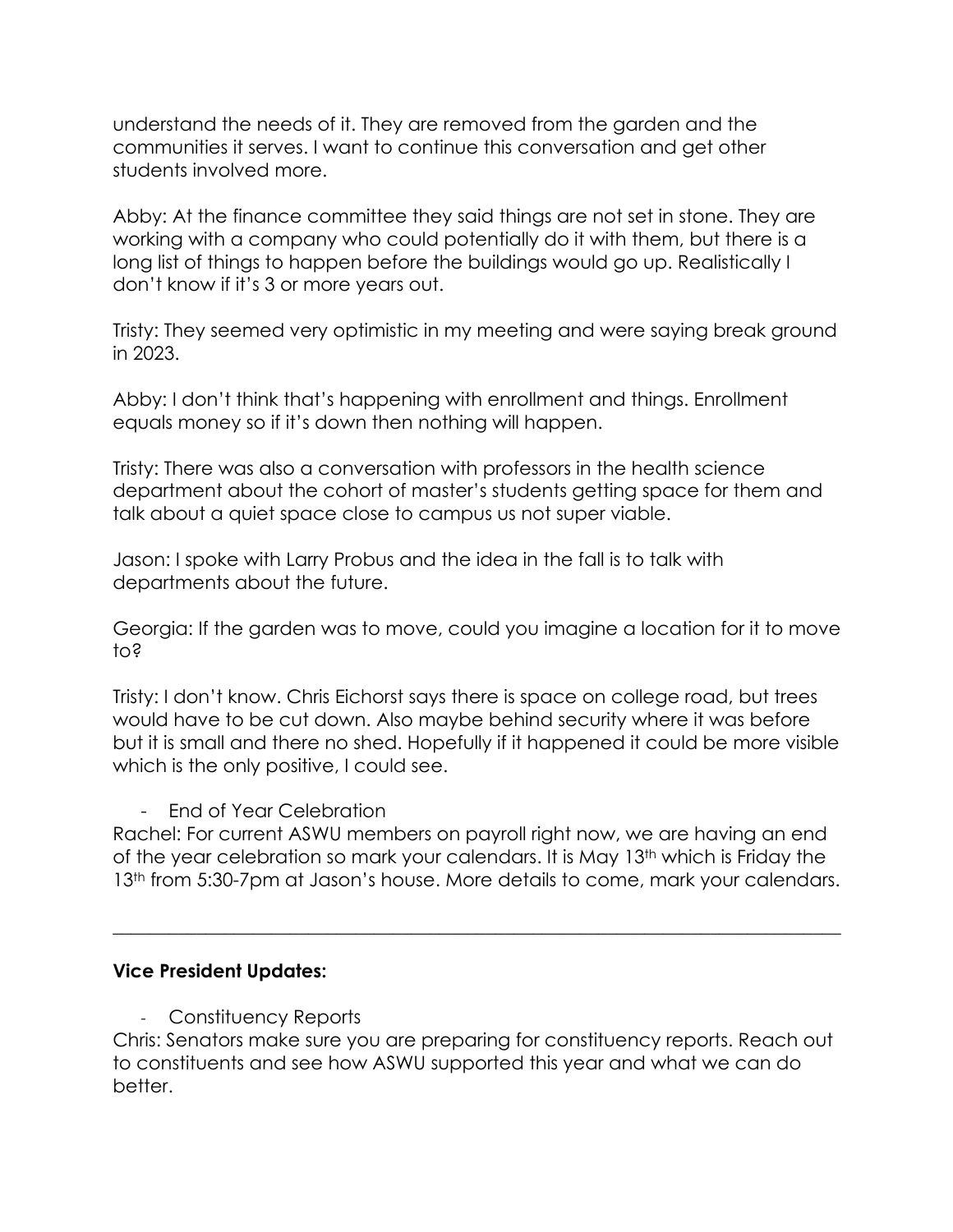- Meal Cards

Chris: We will provide meal cards to those, prioritized for off campus and neighborhoods, who came to the meeting today. They are for Sodexo to eat dinner with us as a team.

### - Student Highlight

Chris: Kenzie Quinn is our student highlight today. Thank you for supporting our events and the BMAC community. Get a drink card from Jason for Sodexo locations.

Chris: For those who have Sodexo comments from last week, reach out to me. I want to have a conversation about this before the year ends so next year people have food and proper things they need for their diets.

\_\_\_\_\_\_\_\_\_\_\_\_\_\_\_\_\_\_\_\_\_\_\_\_\_\_\_\_\_\_\_\_\_\_\_\_\_\_\_\_\_\_\_\_\_\_\_\_\_\_\_\_\_\_\_\_\_\_\_\_\_\_\_\_\_\_\_\_\_\_\_\_\_\_\_\_\_\_

### **Past Events:**

- Mario kart Tournament

Hannah S: It went well. About 40 people came. Some played and some watched. We had a good time.

Katelynn: They were excited about an unconventional event that reached a different audience with games and people in the video game field. Great for other groups on campus.

Chris: Mario kart was great. Shoutout to you.

### Neighborhoods Speakeasy

Payton: It went well, we were lucky with sunshine and a beautiful day. 55 people came. The cost ended up being \$7.73 per person and most left with a plant.

Katie: Great job on the speakeasy. I got 2 plants and I wanted to put it out there that plant raffles are great.

Chris: This was great for a first event and in neighborhoods. It is a great tradition for the future.

# - Senior Fun Day

Aidan: It went well. The first little bit was rough with not many people, but they came eventually. I had a problem with my email so two professors who were supposed to come didn't because they didn't receive the email. Other students who were there wanted to hop in and get extra tickets. Not many seniors were able to come because of the time-of-day and it being on a weekend, but it was the only weekend I could before graduation.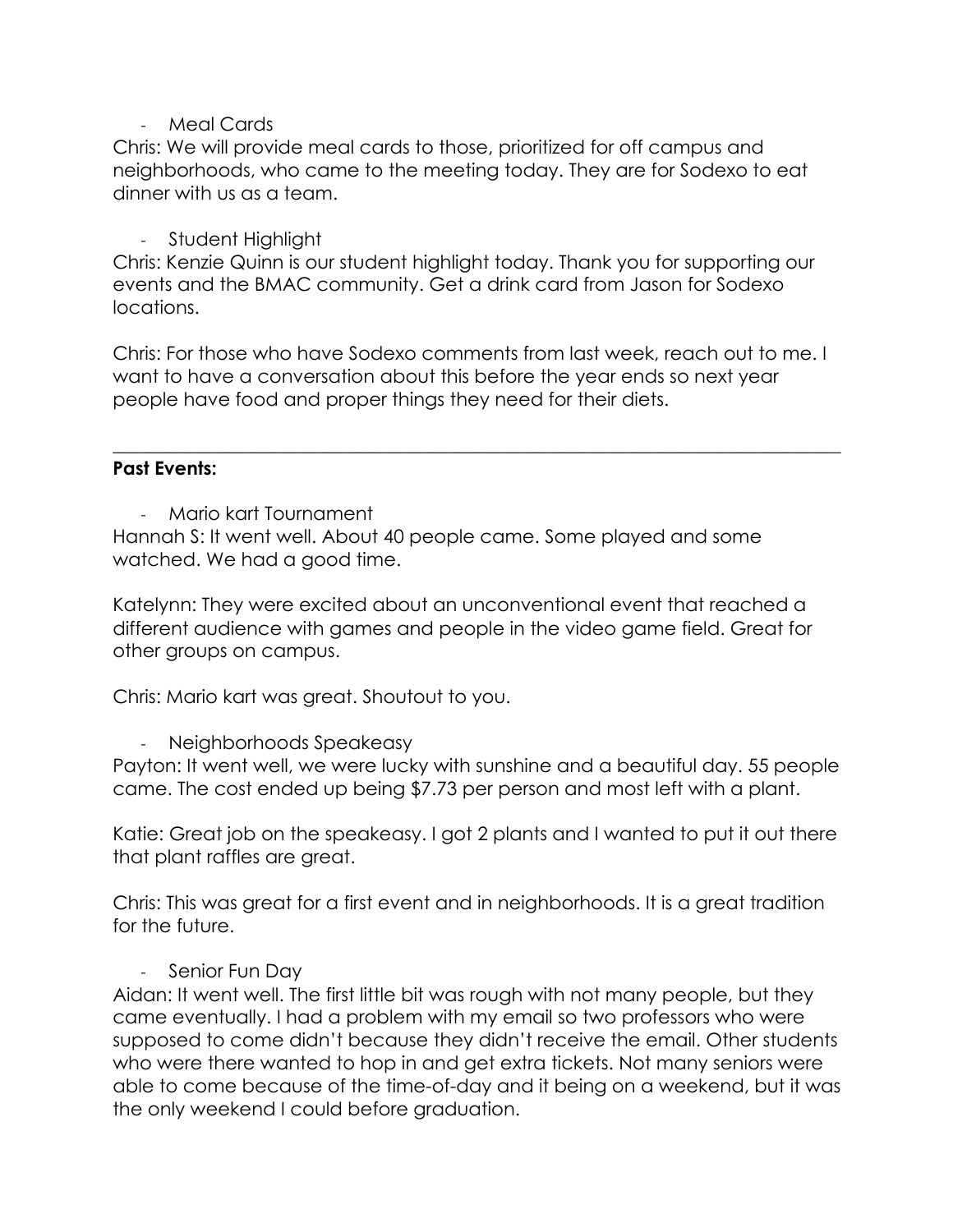# - Arend Hang Out

Samie: It went well. We had maybe 20-25 people which is more than I expected. It was relaxing and lots of off campus students came by. The timing was inconvenient with it being later on a Sunday, so I could work on that.

 $\_$  , and the set of the set of the set of the set of the set of the set of the set of the set of the set of the set of the set of the set of the set of the set of the set of the set of the set of the set of the set of th

### **Upcoming Events:**

- Earth Week

Tristy: This is in full swing. It started last Friday and going to next Saturday. We started with going to the climate march and we had about 30 people come. It was awesome. Half rode the bus using the bus passes. There was lots of great communities and organizations there to network with and we were hearing from indigenous speakers and even high schoolers. Sunday was sidewalk chalk in the loop. I didn't get a head count because people were coming and going but it was sunny and nice, and some people stayed. It was a creative way to engage students and a nice study break. On Monday was the garden workday. We had 40-50 students come through. We were hanging out with the garden manager Emily Reidt. We did some planting and getting ready for summer with vegan food and snacks. It was great to see how many people came. Yesterday was the climate vigil. It was hard because it was at 9pm but we had a good group engaged and then it went into hosanna which was earth themed. Upcoming I have the climate panel tonight with people from Spokane and Kalispell tribes and others so please come. It starts at 7pm and I'm facilitating it with other members. Tomorrow we are doing a psychology in the environment, and we are giving out free plants from 11-2pm. There will be resources for mental health and a free plant. On Friday is plant trivia at 7pm and we are giving away Chaco's and hammocks and some spa stuff. Saturday we are planting lilacs in front of the WALT and there is breakfast for those who come. With generation action we partnered and gave out menstrual cups and sex health things. Everything went in the first 20 minutes of the event. There was a line down the hello walk for menstrual cups that were free. We gave out endangered species condoms and we still have some with fun slogans.

Makayla: I went to the climate march it was fun. Lots of people were engaging and lots walked together. There was a large population of students who attended people are still talking about it. I was helping with senior fun day but saw sidewalk chalk and many people stopped. The pictures turned out great. I didn't see people write disrespectful things. It was a positive atmosphere. I'm going tonight to climate panel, and I am looking forward to that. I have seen lots of engagement with environmentalism for next year. In light of things in BOT I have hope the Whitworth community will rally around the situation if it becomes a problem.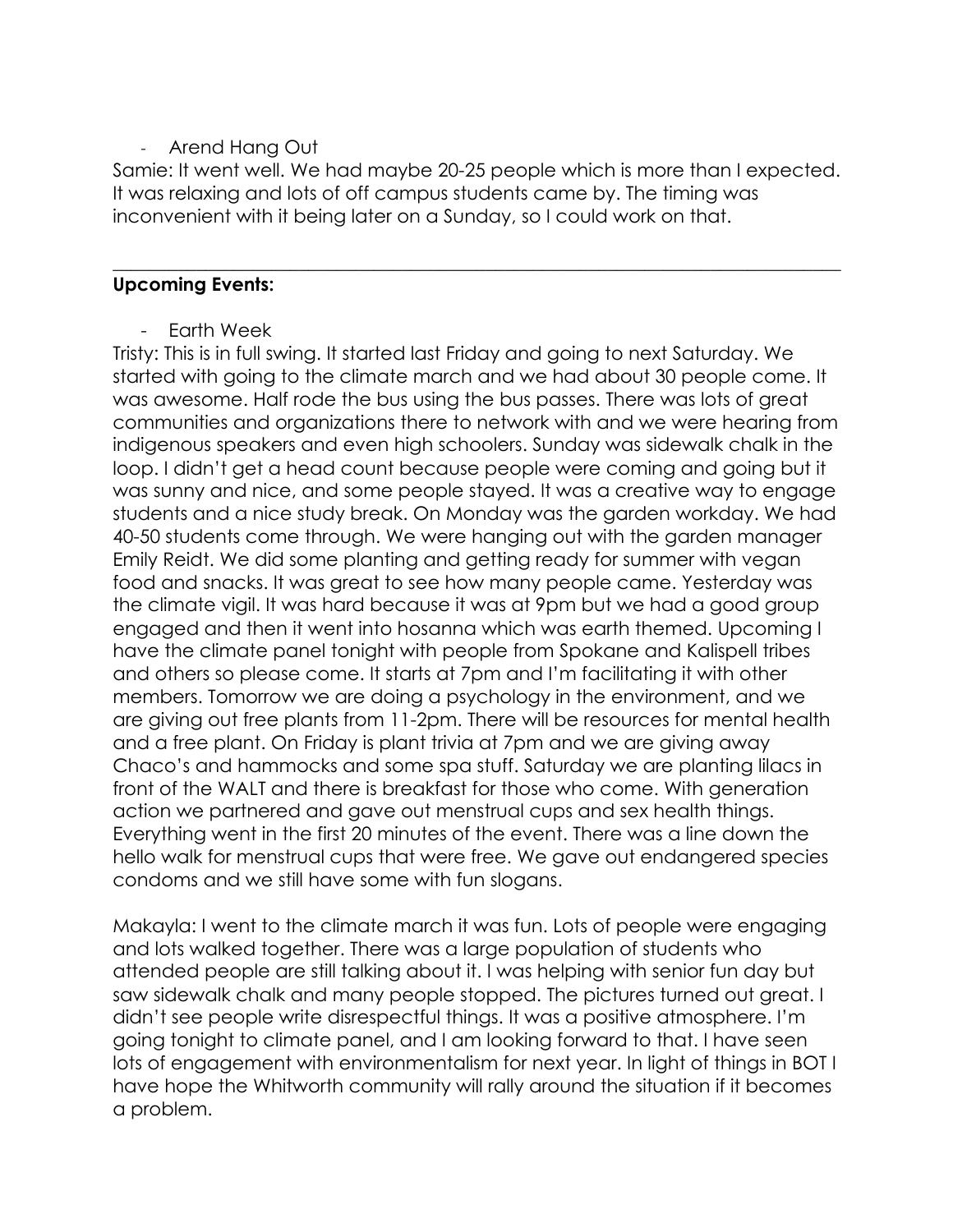# - Peaceful Valley Clean-Up

Christian: It is this Friday and our service project. It starts at 3pm and I would love if you have signed up to carpool if we can. I can drive and I have 4 seats if you want to join. Can I get a raise of hands of who signed up?

# - Duvall Drive-In

Larkin: This Friday April29th from 8-10pm in the Duvoliver lawn. There will be snacks and we are watching Megamind. There will be drinks and it will be chilly but hopefully somewhat nice with no snow or rain. Show up and tell constituents. If you have posters, please grab them.

# - Second Chance Prom

Sienna: It is this Saturday. You know the drill. Dress snazzy and wear name tags. I am stoked to see you all. If you are working, I will contact about carpooling, but we are posting carpool posts because parking is tight but free. It's like 5 min away you could walk if you are dedicated.

# - Come to the Table

Jenna: This is a women's ministry night event. It is the second year we are doing it and I am hoping it is annual from here on. Stacy George in the sociology department is speaking with student's testimonies and there will be a workshop. It is a women's event but anyone with questions about whether or not if I count, then yes is the answer. I need a little help setting up and taking down on May 6th the event is from 7-9 in the chapel. Set up is at 4 and we are going until we are done. Take down is at 9:15pm to the end. I need 2 for set up and 2 for take down.

Georgia: By women's ministry, is it directed toward women pursuing ministry work?

Jenna: No, it is just for Christian women to come to gather and grow and support each other and hear stories of other women on campus and the things we carry shame about and letting go of that.

# - Springfest / Springfest Marketing

Sienna: The posters and video are out, and the main festivities will be from 12- 4pm and the band is from 6-7ish. I have exciting news, ASWU members get an exclusive meet and greet with the band afterwards. For working the event, you will be spilt up in groups for set up and take down then for the concert. If you have a strong preference or cannot make it, please email me asap to send roles out by Friday. Let me know when I stop talking. We have a few marketing things next week to help with. Tell constituents we are doing a treasure hunt. We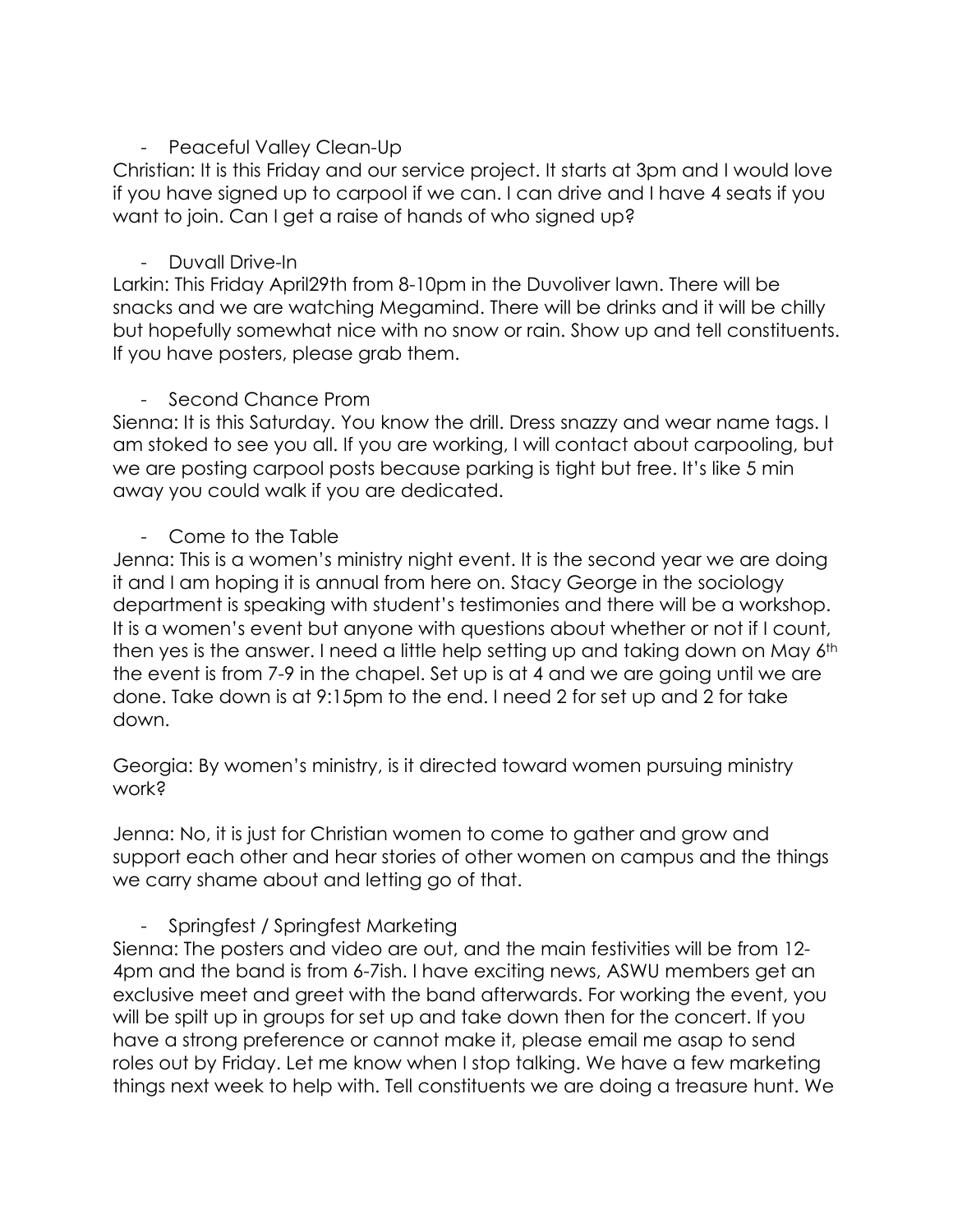are posting a clue to the golden flower and people can find it and come get prizes everyday next week.

Rachel: On Wednesday we need volunteers to get in the inflatable animal suits in front of Weyerhaeuser passing out donuts in between core 150 and 250 and advertise for Springfest. Tell your friends and professors and staff and everyone everywhere. Play their music in residence halls so people know the music.

Kenzie: Emails were sent out to the newly elected, are we helping?

Sienna: Yes. Everyone.

Aeron: Posters are in mailboxes so please get them next Saturday.

Gavin: Can I help on Wednesday

Rachel: Yes.

- Off Campus Yard Sale

Reeshika: This is on May 8th from 1-4pm after Springfest. Please come. Signups are available until May 6<sup>th</sup> and the location is A1 parking lot.

Chris: Will you send the links to people?

Reeshika: Yes

Rachel: Do you need help at the event?

Reeshika: No

#### **Constituency Reports**

#### **Boppell:**

Dezy: We are not doing too great. There is a general theme of burnout, and everyone has been tired and done with school and ready for summer. It is hard for lots of people to keep motivation up and I am feeling that. There is always something weird happening. People have been taking things from the dryers and washers. I have had some stuff stolen. This is very much not Boppell vibes, and I feel like most people there are mature and wouldn't do that. It is heavy on my mind, and I am frustrated with that. Other than that we are trying to not die.

\_\_\_\_\_\_\_\_\_\_\_\_\_\_\_\_\_\_\_\_\_\_\_\_\_\_\_\_\_\_\_\_\_\_\_\_\_\_\_\_\_\_\_\_\_\_\_\_\_\_\_\_\_\_\_\_\_\_\_\_\_\_\_\_\_\_\_\_\_\_\_\_\_\_\_\_

#### **Duvall:**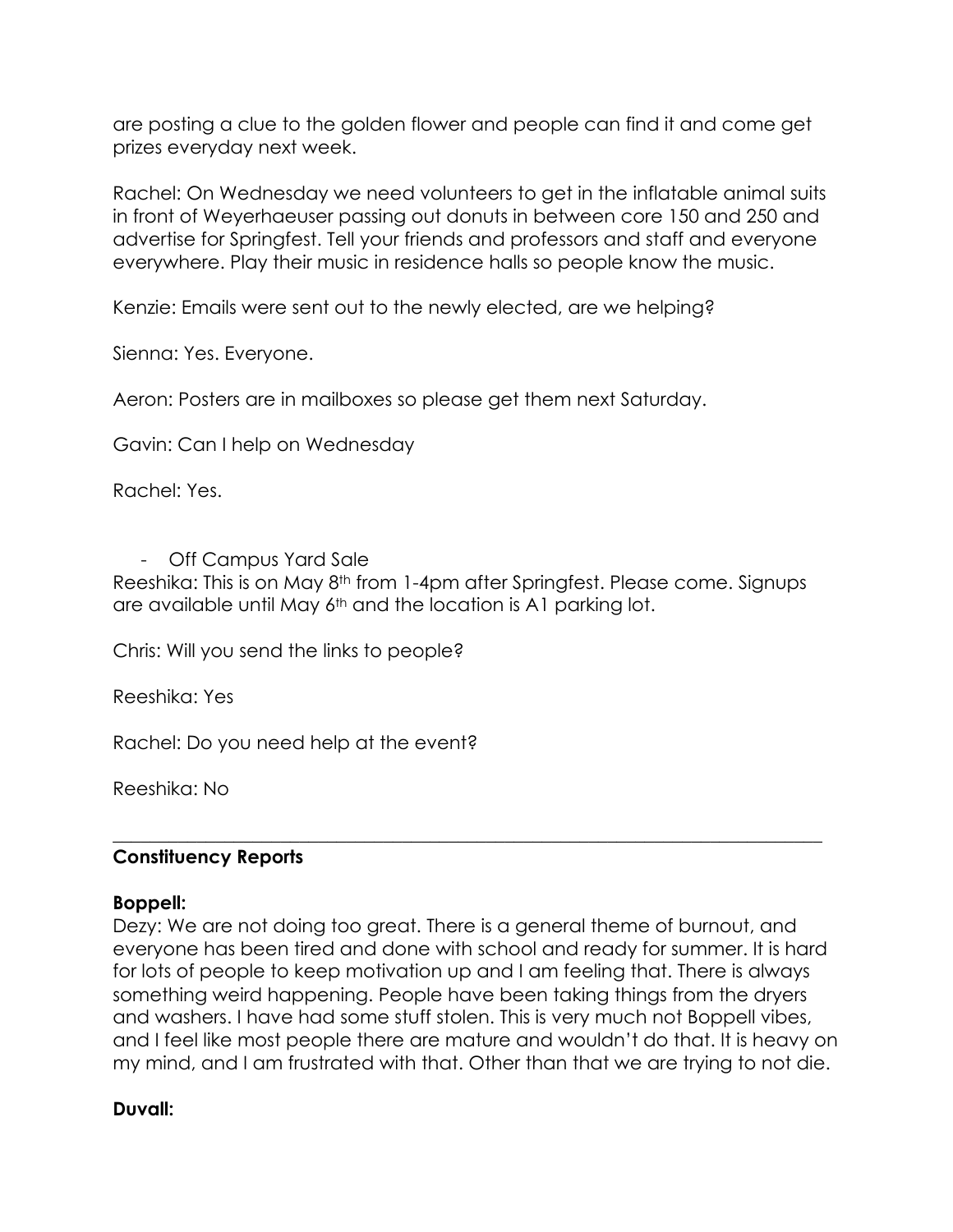Larkin: We are doing pretty good. Everyone is stressed with only a month of school left. There is excitement about housing placements. People are excited for the Duvall drive in but there are lots of questions about parking and it is not actually a drive in. We are on the lawn with blankets. Lots of confusion but we are doing good.

### **Oliver:**

Grace: Oliver residents have been more on the quiet side. Residents have been lacking motivation, and mentally exhausted with the end of the year being underway. Residents have been excited for summer and for housing assignments for the next school year. Also, the sun is a huge plus and tons of residents are excited for prom.

### **Arend**:

Samie: We are doing good. There is lots of excitement with housing and summer. There has been lots of people studying in the lounges and people are hunkering down. Our is mascot still missing and we need that. If you have it, please bring it back. Our ping pong table is in tragic ruins.

### **Baldwin-Jenkins**:

Kyle: It is a place. We are doing great. We are feeling burnt out. They have been bubbling with housing assignments for next year. Lots of leadership positions next year and excited for those opportunities. We are excited for prom. We are enjoying the outside and chilling.

# **Incoming Student Reps**:

Elisa: We are doing okay. Lots of happiness about the sun this week. Constituents complain about laundry on campus and how it is expensive with housing going up and clothes aren't getting cleaned. It is lots of money for not a quality wash.

### **Off Campus:**

Reeshika: We are doing good. We are excited about prom, and they have been asking me questions about it. They are upset about tickets being out. We have 8 responses for the yard sale already.

### **The Village:**

Hannah L: We are doing okay. Our recent poll said people were meh. Most are excited for prom, and I am seeing lots of them getting out and about.

### **Warren:**

Logan: For the most part everyone is in the lounge and studying. We are either studying or procrastinating. Everyone is struggling with academics it seems like. They are getting tired and hitting the wall. We have been doing karaoke in the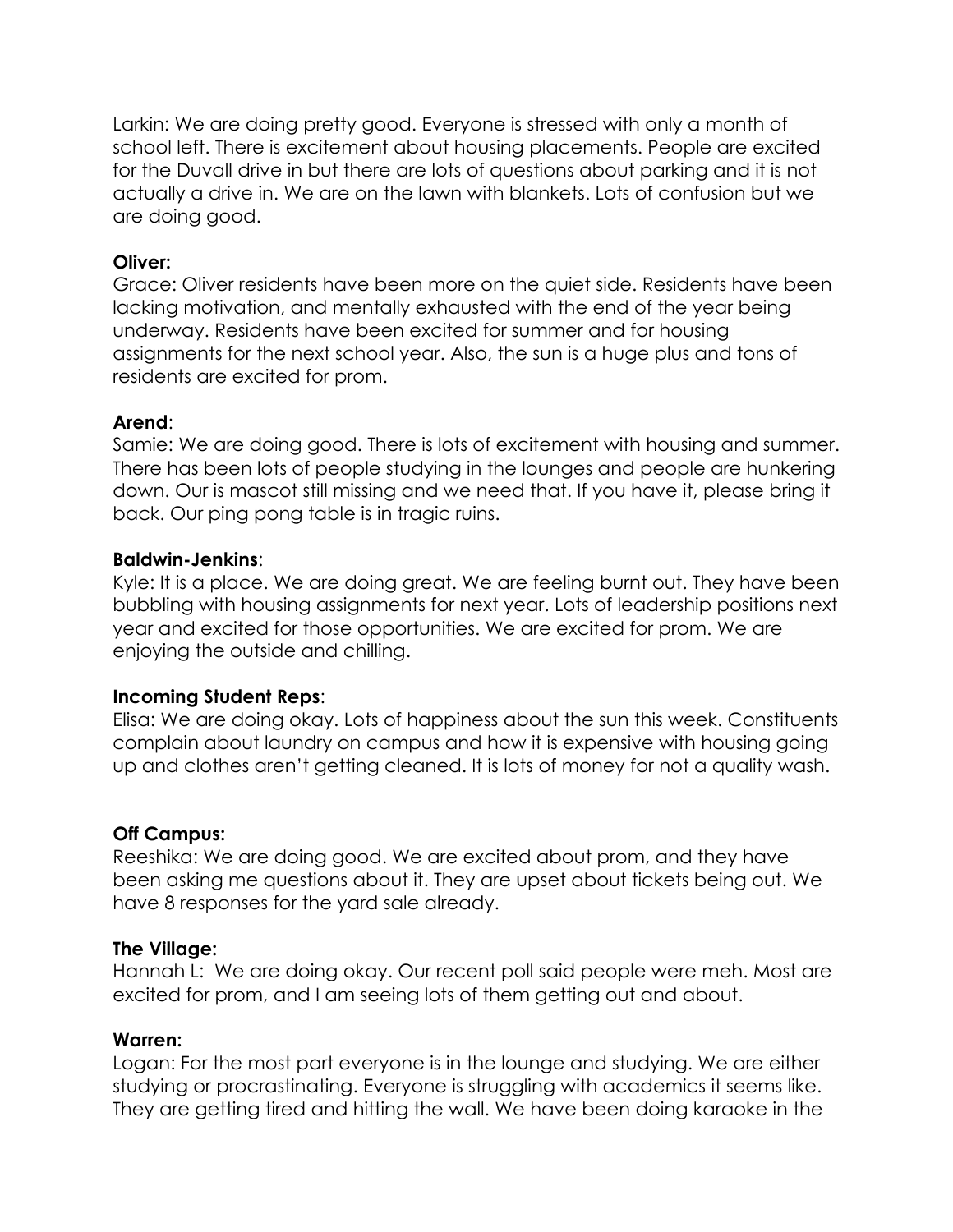lounges lately. People are very busy getting ready for summer. Some are excited to move off campus. Arnold is still gone. We are sad about it. Arnold is our pig. We have been checking Oliver. I am convinced it is in someone's room. I will knock on doors if it gets to that point. We have looked everywhere. If you see a bright red pig, please return him to Warren. He is a hollow pig. We are done.

### **International Students:**

Michael: We are doing okay. They are trying to find jobs for the summer. It is weird that international students cannot live on campus for the summer if they don't have jobs. It is weird and funny because many international students want to stay but since they don't have a job, they cannot find housing. Last week in a luncheon for BOT, at my table were two trustees and we talked about international students and the language requirements, and it was fascinating for them. They only know there are only 4 language that can be credited, and other international students have other languages, but they don't see that and we have to pay to get credits waived. By the end of the meeting we talked to other trustees, and they said they would reach out for further discussion.

Jason: Will you check with Krista Maroney with housing about the policy in the summer? I don't know if that is accurate.

Michael: Last week I talked to a friend trying to stay, and housing said no because they don't have a job.

Jason: You should double check with Krista.

# **Stewart:**

Not present

# **McMillan**:

Gavin: Mac is doing better since a couple weeks ago. We are excited about new housing for next year and the two upcoming events we are hosting soon like BMAC concert and another pre summer event to come. We are excited and somber to lose 3-4 integral mac members but doing good.

# **Neighborhoods:**

Payton: Things are well. No pigs were stolen to my knowledge. People are started to get busier. Sunshine has been nice and people are getting outside more.

# **Ballard:**

Katelynn: We are also doing meh. We are super excited about this year and the community and now it has been nonexistent. People are keeping to htmeselves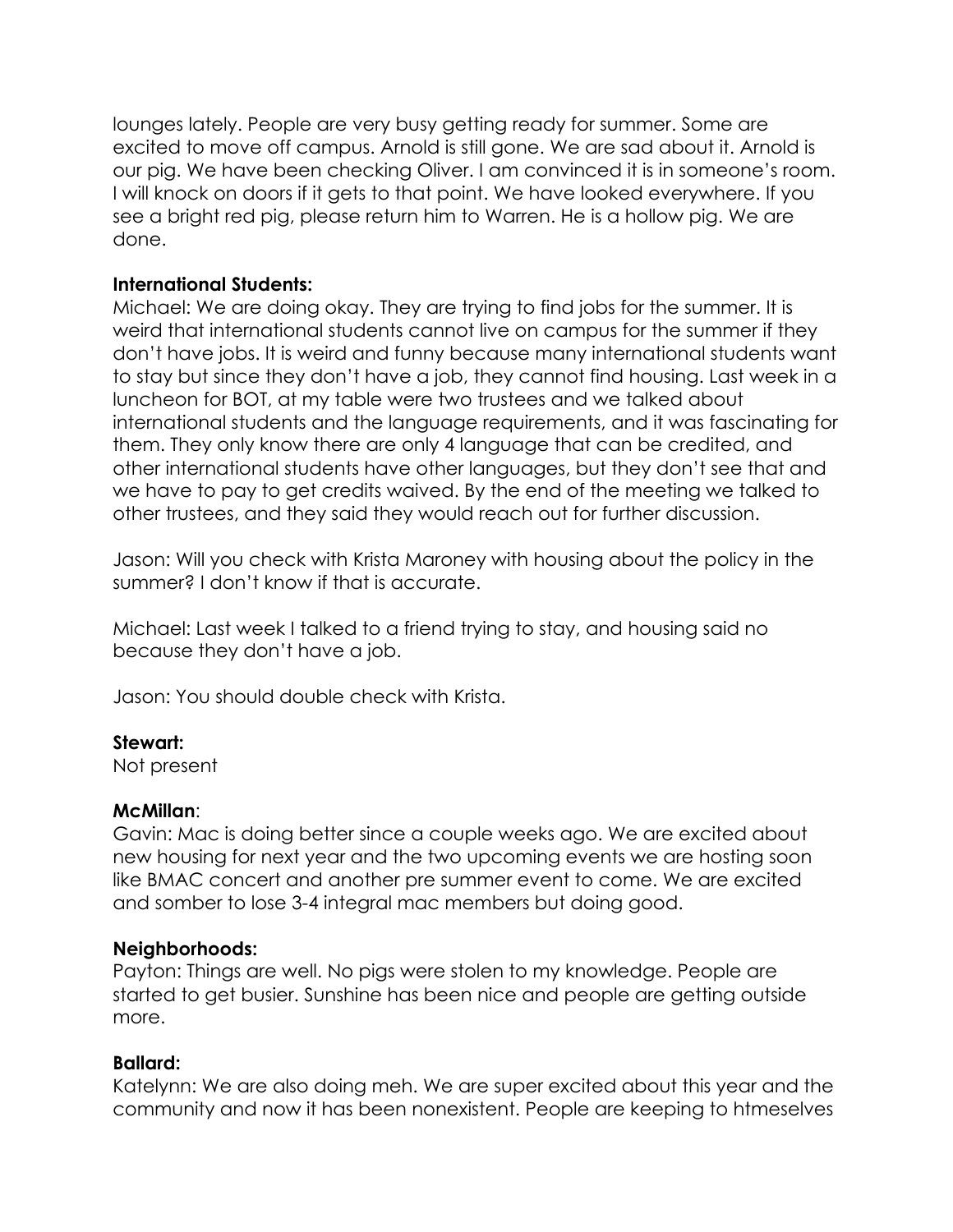and trying to keep heads down and finish the semester. I am really excited about BMAC concert and Ballard girls have been signing up. It is our first event in just BMAC. We are keeping it tight. Hopefully we can get people out of their rooms.

### **Campus Vibes**

Aidan: All senators have fliers for the senior class gift with QR codes in their boxes. Throw those on the tables please in your lounges. I will have lots of posters to go up soon.

 $\_$  , and the set of the set of the set of the set of the set of the set of the set of the set of the set of the set of the set of the set of the set of the set of the set of the set of the set of the set of the set of th

Dezy: What do I have to do to potentially get a hot dog stand? I know it sounds silly but my coach when we went to Southwestern said they had hot dog stand and students loved it. We came back and wondered why we don't. This is a valid point so if we had hot dog stand with whatever not just for sports but for whoever wants to rent it, that would be cool. It would be great and if I could walk to class and got a hot dog it would be dope. Constituents said it would be fire. Where do I do this?

Rachel: Talk to Sodexo for a point of contact.

Jessica: Diversity Monologues are tomorrow at 7pm. You will probably see us promoting the event. I brought the tote bag to show you. The first 200 people get one. Save the environment and support the community. It's the biggest event that the ISC and SDEI get to do. Excited to see you there.

Makayla: I am talking to lots of students and constituents who have had finals arranged before finals time. There is lots of stress about big projects and presentations happening before. Encourage everyone to give grace to ourselves. School is ending for some people so keep that in mind with planning events. Next Monday night into Tuesday would be a great time to do programming for destressing. Most have finals the week before around Springfest week.

Georgia: I am hoping for some quick input. A personal project of mine is to start a self-defense course for PE credit at Whitworth. I have an instructor lined up but because of the type of martial arts, teaching, and level of quality, it would have to be off campus with a small fee like other PE classes like ice skating. How many of you if you had extra room in your schedules would that be something you or constituents would be interested in?

Makayla: If it was off campus and had a fee, what would the fee look like and what location?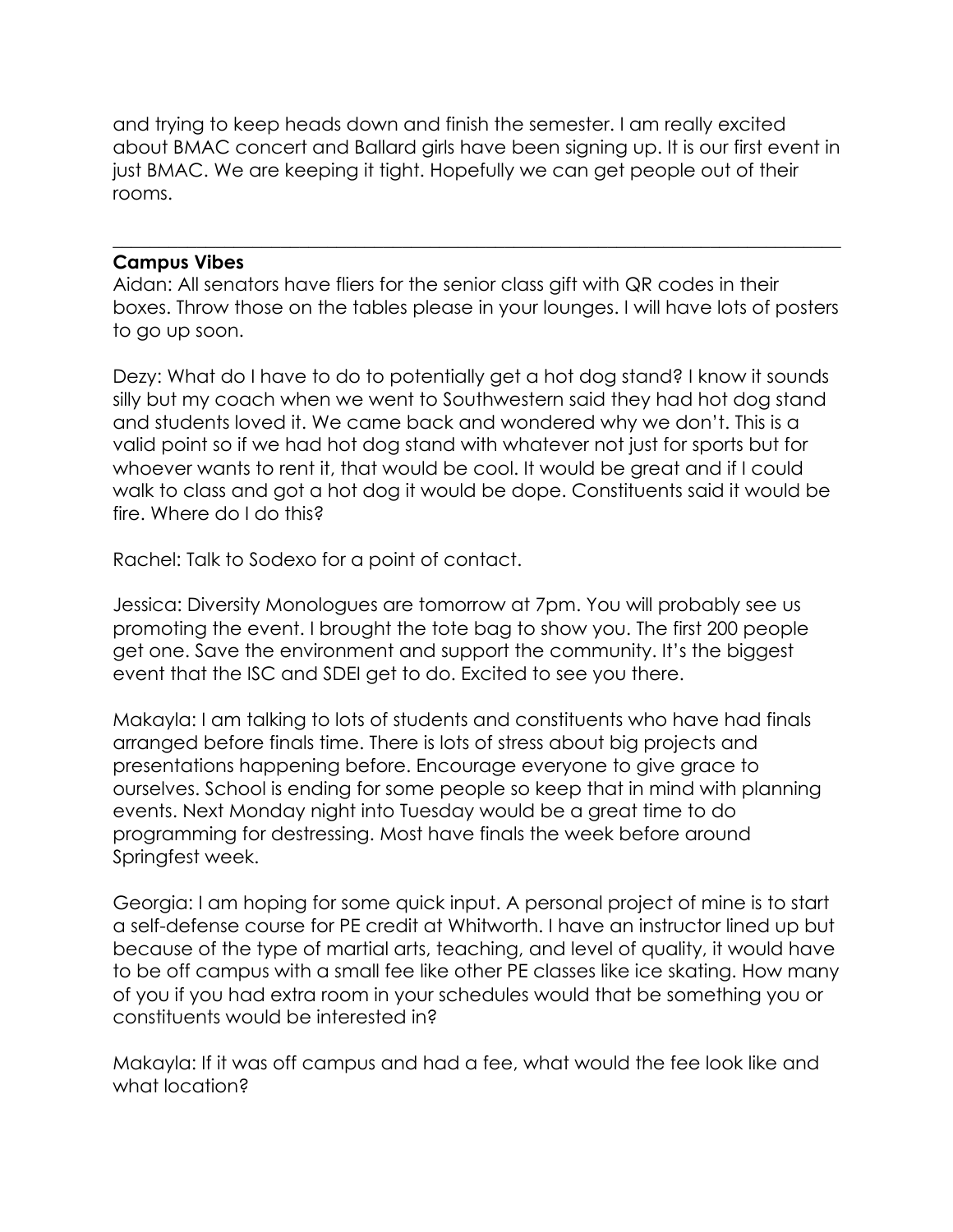Georgia: We are figuring it out. It might be in the fall but lots of people already registered so it maybe Jan term or spring. There are two female instructors from Krav Maga which is close to Gonzaga. I personally think it is important and want to fundraise, so it is free for students. I don't think the fee should be too big, but it depends on how many students join which is why I also want to push it back a term. The gym teaches classes outside of the course so they could continue outside of Whitworth. We don't have padding on campus and Krav Maga involves throwing people to the ground and that should not be on gym floor. It is in the works and I am communicating with Kirk who is head of PE and the instructors to see if the student would be interested.

Grace: We had the self-defense event and people were saying we should have a class. The interest is there.

Georgia: It is the same instructor. We have a karate class, but this is more selfdefense related and not so much on discipline. In self-defense you might not follow all the rules but doing what it takes to survive, and this prioritizes that. Just want to check on interest

Katie: How would transportation work?

Georgia: Carpooling maybe. I don't know if a lot will sign up, so it is feasible. I don't know what ice skating or bowling does. We couldn't get a charter bus and since it is in Spokane. Maybe carpooling.

Makayla: Could you partner with clubs or students able to rent vans?

Georgia: Maybe. I want it to be a course first then cross that bridge when we get there and advertise first so we can get many students signed up. I am open to partnering though.

Gavin: What is an obstacle for not having it on campus?

Georgia: Krav Maga is physical so having them in their gym would allow us to be able to ensure students don't get injured. We don't have a matted room or wrestling here so we would have to invest in those mats which is more money. Maybe 6-7 years down the line the university could invest but not right now.

Tristy: On the comment about transportation, other off campus classes you have to get your own ride. Carpooling is great.

Jamie C: Grab your calendar, club events are coming up. Ultimate Frisbee has a home game in the pine bowl on Saturday, April 30 at 12pm before prom. They are advertising that before prom you should grab your date and watch ultimate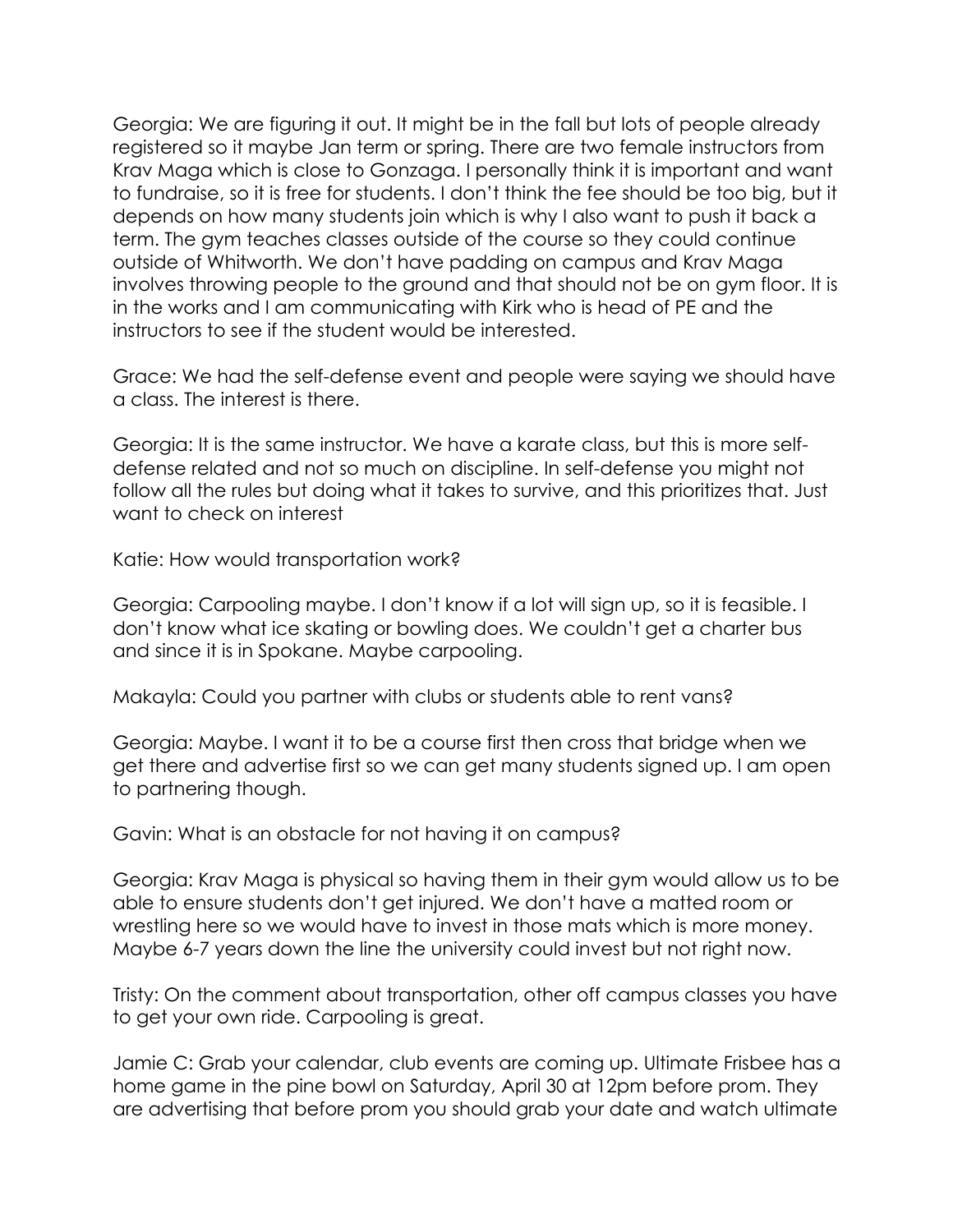frisbee. We know EAC's events from Tristy if you have questions direct them to her. Generation action's take back the night event is focusing on sex violence and relationships. It is over in the new building we bought called the Viren house. That is at 7pm on April 29<sup>th</sup> with catering or grilling. Women's soccer final home game is April 30<sup>th</sup> at 1pm. We have astronomy club meeting on Friday at 8pm behind the fieldhouse with pizza and hot cocoa. History club has a sing along on May 3rd with Dale Soden. ChAOS club has STEM jeopardy with professors on May 4th at 7pm.

Rachel: HEAT has the scallywag scurry on Saturday which is a 5k. If you want to run, I hear they are looking for volunteers from 9am – 2pm. If you are interested let me know and I'll pass on the contact info. Go run.

Reeshika: For the off-campus yard sale it is for on campus too you can sign up and come buy stuff.

Chris: There is an opportunity to vote of staff, faculty, and student DEI awards so go to pirate port for the link, it is due Wednesday May 4th. Additionally there is a speaker accessible via zoom on Tuesday 3<sup>rd</sup> at 12pm. We are navigating times with Laura. It is an opportunity to discuss and navigate the pandemic which is still going on.

Jason: We are anticipating a new Title IX regulation soon. It was supposed to be in April, but we found out this week there is a listening session for higher education employees that is in mid-May, so IT won't come out until June or July. We don't know when that will be enacted so I am hoping it won't be too quick like last time where we had 40 days to revamp system. I don't know what is involved the with changes but when we know more, I'll let you know. Secondly, you may have seen changes with the violence against women act regulations. We as a university will next year have compliance training including preventative measures, trainings for students, faculty, and staff, and what it covers. There are 3 umbrellas like Title IX and the Cleary act and this talk about safety on campus. I could talk for hours about this. There are changes to come next year with safety on campus and if you are on ASWU you will hear lots.

### **Shoutouts**

Jamie C: Shoutout to poly club for the luau which was awesome, and we livestreamed it on the track bus. There was over 100 people on the live stream and packed in the room.

 $\_$  , and the set of the set of the set of the set of the set of the set of the set of the set of the set of the set of the set of the set of the set of the set of the set of the set of the set of the set of the set of th

Georgia: Shoutout to Tristy for killing it with events all week. It is very stressful. Grateful for you.